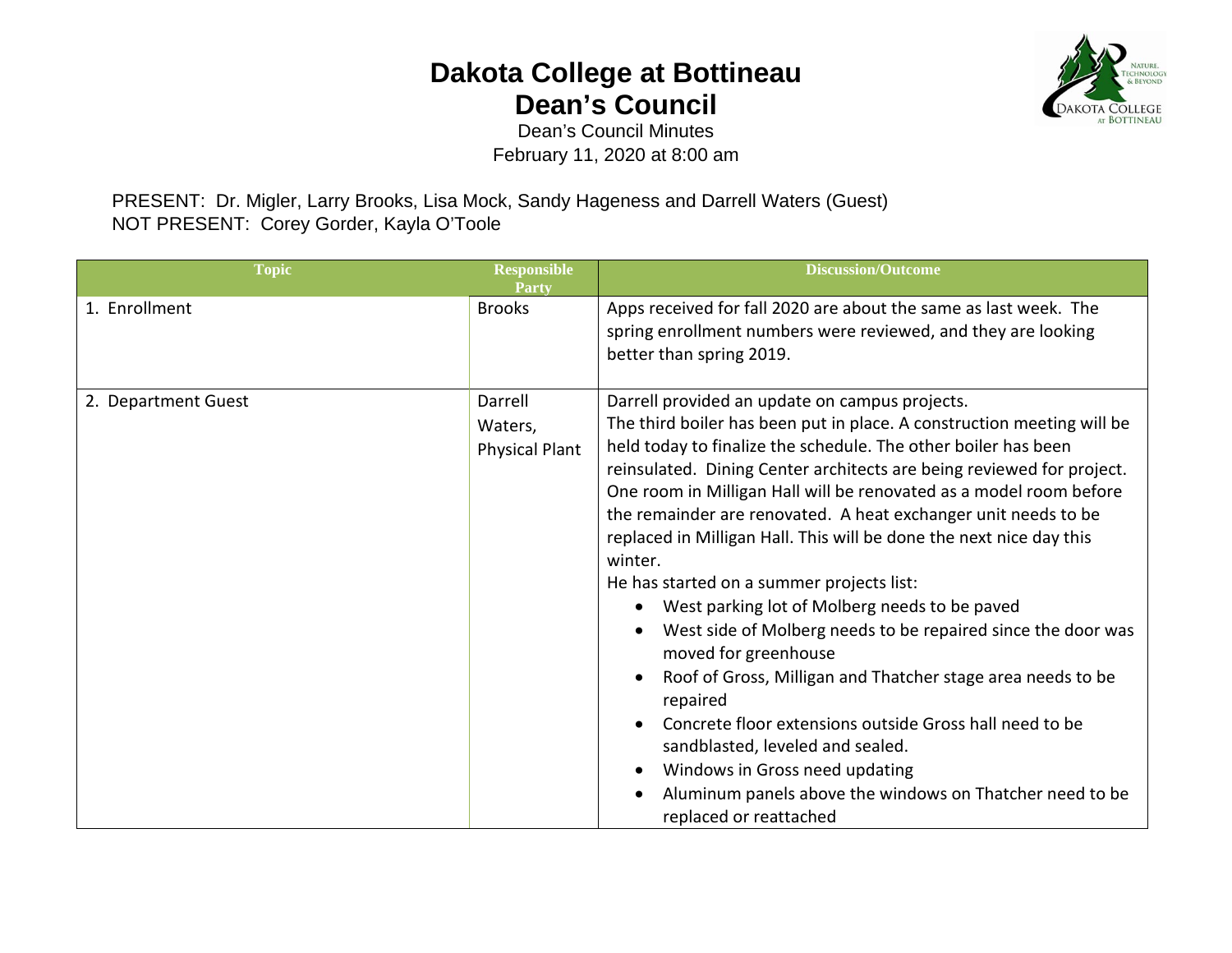## **Dakota College at Bottineau Dean's Council**



|                                                                             |               | Thatcher windows need paint or metal cladding to cover wood<br>$\bullet$<br>around the windows<br>• Various painting projects<br>There is about \$700,000 left for NSC updates.<br>Students may all be moved to one floor in Mead so physical plant can<br>start on summer work. This would help to put "healthy floors"<br>coatings in those rooms.<br>Discussion was held on painting projects and the need for<br>procurement review. May be set up as a sole source with notice of<br>intent for ongoing painting needs. |
|-----------------------------------------------------------------------------|---------------|------------------------------------------------------------------------------------------------------------------------------------------------------------------------------------------------------------------------------------------------------------------------------------------------------------------------------------------------------------------------------------------------------------------------------------------------------------------------------------------------------------------------------|
|                                                                             |               |                                                                                                                                                                                                                                                                                                                                                                                                                                                                                                                              |
| 3. NDUS & Campus Updates<br>a. Academic and Student Affairs                 | <b>Brooks</b> | Larry reported that he had AAC and SAC meetings. The title changes<br>went through for Horticulture and sub plans of Specialty Crops and<br>Aquaponics.<br>Amy Hoffman shared with Larry that the DMS program is going well.<br>Looking into Hospitality Program.<br>Larry has a CTE conference call on Wednesday, Department Chair<br>meeting on Wednesday and Curriculum meeting on Thursday. He may<br>be traveling to VCSU on Friday.                                                                                    |
| b. Administrative Affairs / Business Affairs                                | Mock          | Completing a lot of reporting. There is mid-year reporting with the<br>state auditor's office. The annual financial review is out now which<br>shows our Composite Financial Indicator (CFI) compared to all eleven<br>NDUS schools. This report will go to the SBHE Budget Finance<br>Committee in March.<br>Lisa will be on personal leave Friday through Thursday, February 20 <sup>th</sup> .<br>Proposed room and board rates will be submitted by the end of the<br>month, proposing 2% and Sodexo is proposing 2.75%. |
| d. Distance Education Council/Distance Ed.<br>and Academic Support Services | O'Toole       | Kayla was not available to report.                                                                                                                                                                                                                                                                                                                                                                                                                                                                                           |